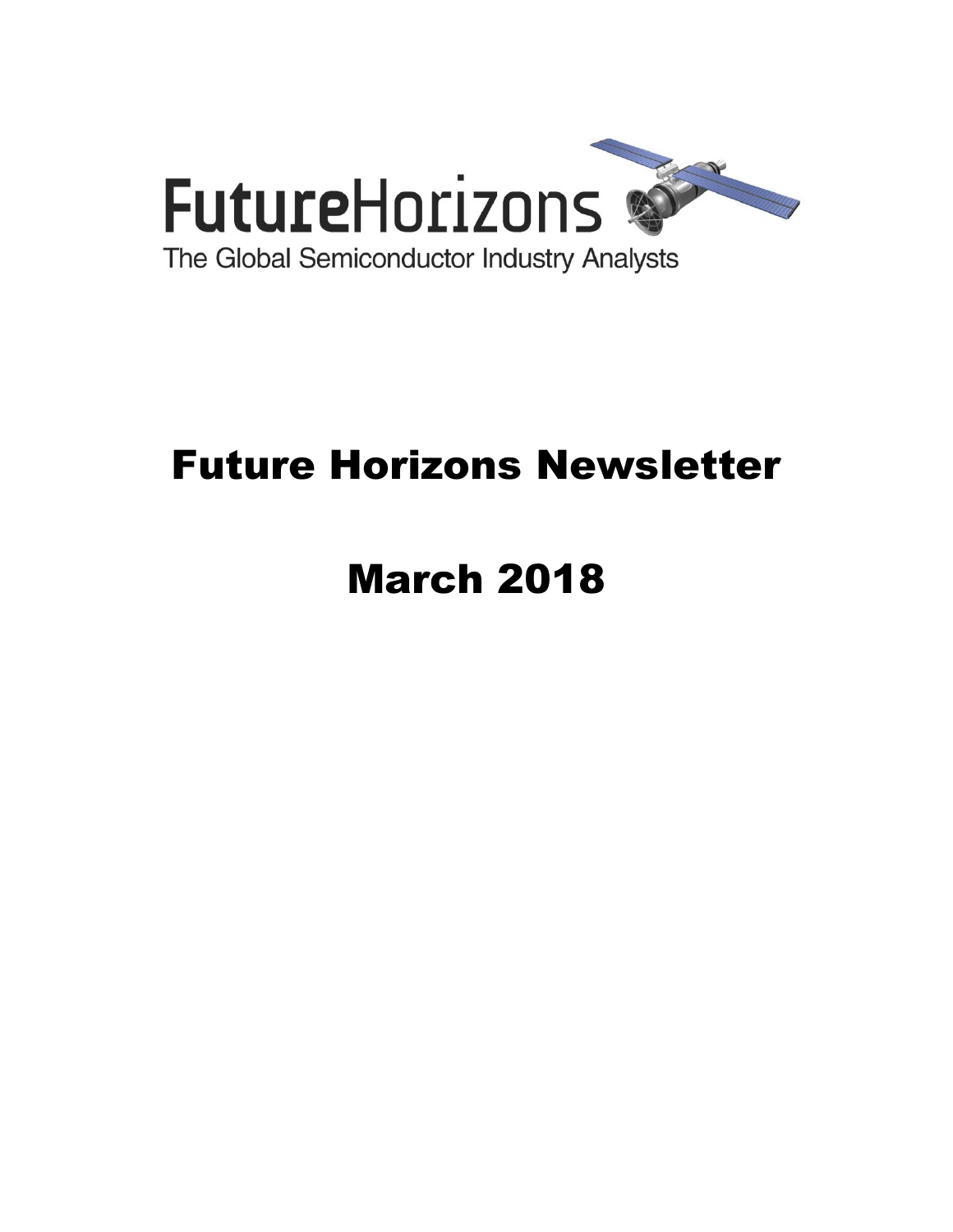# Contents Page

| <b>Industry News by Company</b>              |         | Page 03 - 05 |
|----------------------------------------------|---------|--------------|
| <b>Industry News &amp; Trends</b>            |         | Page 06 - 08 |
| <b>East European News &amp; Trends</b>       | Page 9  |              |
| <b>World Economic Round Up</b>               | Page 10 |              |
| <b>Future Horizons &amp; Industry Events</b> | Page 11 |              |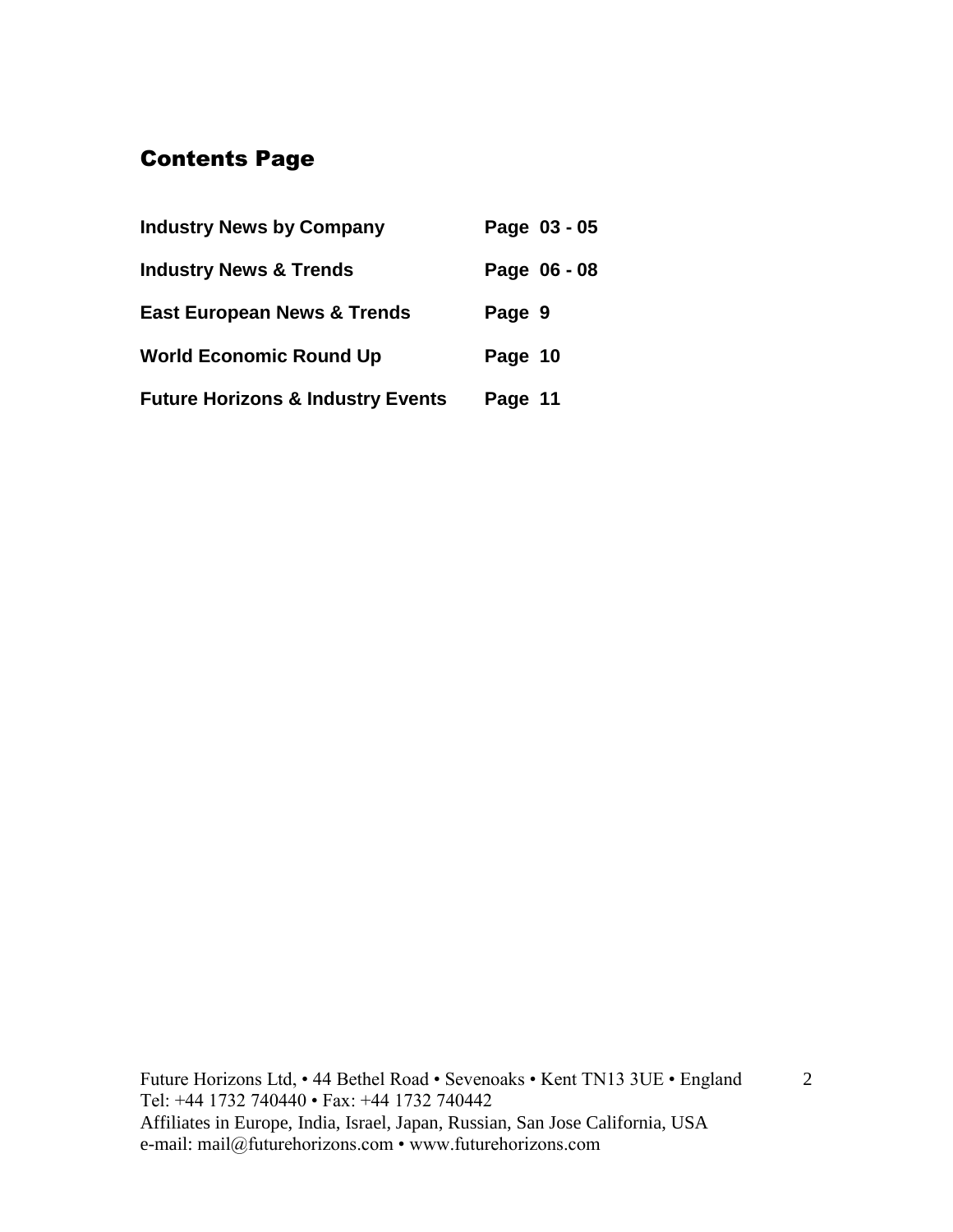#### Industry News By Company

#### **[Cadence, Imec Disclose 3-nm Effort](https://www.eetimes.com/document.asp?doc_id=1333016&_mc=RSS_EET_EDT)**

SAN JOSE, Calif. — Cadence Design Systems and the Imec research institute disclosed that they are working toward a 3-nm tapeout of an unnamed 64-bit processor. The effort aims to produce a working chip later this year using a combination of extreme ultraviolet (EUV) and immersion lithography.

So far, Cadence and Imec have created and validated GDS files using a modified Cadence tool flow. It is based on a metal stack using a 21-nm routing pitch and a 42-nm contacted poly pitch created with data from a metal layer made in an earlier experiment.

Imec is starting work on the masks and lithography, initially aiming to use doublepatterning EUV and self-aligned quadruple patterning (SAQP) immersion processes. Over time, Imec hopes to optimize the process to use a single pass in the EUV scanner. Ultimately, fabs may migrate to a planned high-numerical-aperture version of today's EUV systems to make 3-nm chips.

#### **[Denso Commits to Rejuvenated Renesas](https://www.eetimes.com/document.asp?doc_id=1333054&_mc=RSS_EET_EDT)**

PARIS — Denso Corp., based in Japan and one of the world's largest Tier Ones, announced Friday a tenfold increase in its share of Renesas Electronics from 0.5% to 5%.

With this commitment, Denso bestows a tacit endorsement of the topline recovery accomplished by a once-beleaguered Japanese automotive chip company. Denso's move also reflects the current thinking among carmakers and Tier Ones who are scrambling to compete in a nascent but ever-accelerating automated vehicle race.

Denso explained during the announcement that in developing "competitive vehicle control systems in new fields such as automated driving," the company considers it "essential to further enhance collaboration with semiconductor manufacturers that have profound experience and expertise."

#### **[Better Sound For Smart Home Applications: Infineon Acquires Merus Audio](https://www.infineon.com/cms/en/about-infineon/press/press-releases/2018/INFXX201802-029.html)**

Munich, Germany, and Copenhagen, Denmark – 20 February 2018 – Infineon Technologies today announced the acquisition of Merus Audio. The Copenhagen-based start-up was founded in 2010 by Hans Hasselby-Andersen and Mikkel Hoyerby. Merus Audio creates energy-efficient integrated audio amplifier solutions. They maximize audio performance and battery playback time for smart home and battery-powered speakers while minimizing heat and design space. After the integration of Merus Audio, Infineon will be able to offer its customers a comprehensive and leading-edge Class-D Audio amplifier portfolio addressing the most demanding applications. The technology complements Infineon's existing PowIRAudio<sup>TM</sup> product line for power levels below  $~10$ Watt.

"The move strengthens our ability to offer customers fully integrated system solutions for smart speakers", said Andreas Urschitz, Division President of Power Management &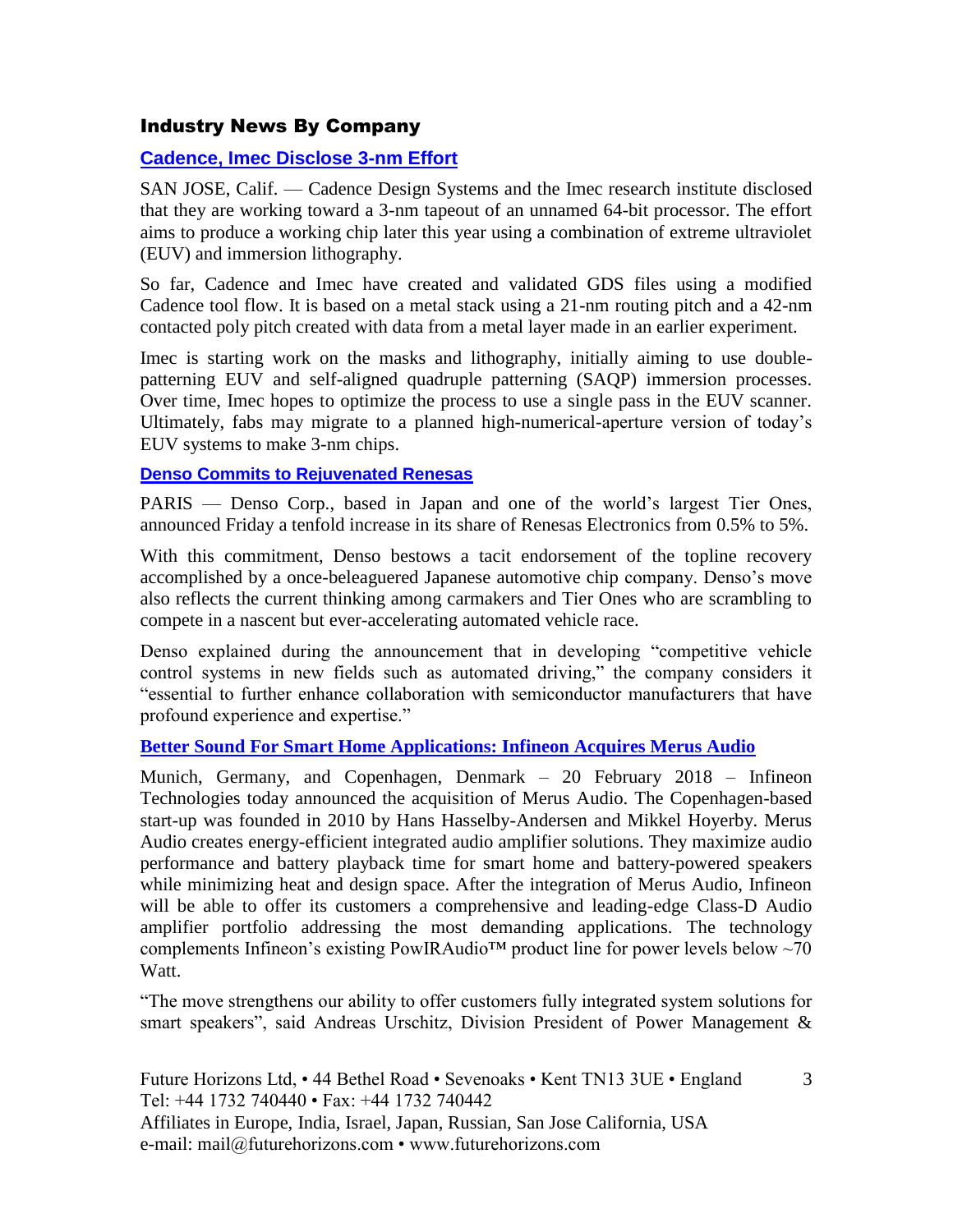Multimarket at Infineon. "Merus Audio's innovative audio amplifier technology very well complements Infineon's existing sensor and audio processing expertise."

#### **[Qualcomm Extends Its Embedded Computing Portfolio And Brings](https://www.qualcomm.com/news/releases/2018/02/21/qualcomm-extends-its-embedded-computing-portfolio-and-brings-its-premium?mkt_tok=eyJpIjoiWm1abU9XWTBOek14WlRSaSIsInQiOiJCUENpQ1M3ZkRkdFhZTndjS01cLzN1WTN2ZzNQS2xIN2d2SlNuTmxva3YyREpqZmdOd3NtWTdtRkd1RmdQcDkyR) Its Premium [Tier Processors For Cutting-Edge Iot Applications](https://www.qualcomm.com/news/releases/2018/02/21/qualcomm-extends-its-embedded-computing-portfolio-and-brings-its-premium?mkt_tok=eyJpIjoiWm1abU9XWTBOek14WlRSaSIsInQiOiJCUENpQ1M3ZkRkdFhZTndjS01cLzN1WTN2ZzNQS2xIN2d2SlNuTmxva3YyREpqZmdOd3NtWTdtRkd1RmdQcDkyR)**

Qualcomm Incorporated (NASDAQ: QCOM) today announced that its subsidiary, Qualcomm Technologies, Inc., introduced the Qualcomm® Snapdragon™ 820E embedded platform and extended its embedded computing portfolio to support premium tier, cutting edge applications for the Internet of Things (IoT). The solution showcases how Qualcomm Technologies uses its mobile expertise in both computing and connectivity for commercial IoT products. The Snapdragon 820E embedded platform is designed to support connected computing, and powerful yet power-efficient multicore processing for computer vision, artificial intelligence and immersive multimedia – all in one package for next generation of IoT applications such as virtual reality, digital signage, smart retail, robotics and more.

The Snapdragon 820E embedded platform is being made available globally by third party distributors, initially through Arrow Electronics, for 10 years from commercial sample (until 2025). With the new DragonBoard™ 820c development board offered by Arrow Electronics, end customers and ecosystem participants can begin their evaluation and invention with the Snapdragon 820E embedded platform.

#### **[Samsung Expected To Cut OLED Investment](https://www.ft.com/content/b0ff4c7a-1dc2-11e8-aaca-4574d7dabfb6?desktop=true&segmentId=7c8f09b9-9b61-4fbb-9430-9208a9e233c8#myft:notification:daily-email:content)**

As two of the technology world's fiercest rivals, Samsung Electronics and Apple usually have something to gain from the other's misfortune.That logic, however, stops at display panels; specifically the latest generation of organic light-emitting diode, or OLED, screens for mobile phones and tablets.

The South Korean group is a key manufacturer of OLED screens, which Apple has tapped into for its most recent smartphone, the iPhone X.But sluggish sales of the Apple device have left Samsung swimming in overcapacity, analysts say.

The Seoul-headquartered group is now expected to "substantially" cut capacity investment in the leading-edge technology. "Samsung built a lot of capacity for OLED expecting strong demand from Apple," said Sanjeev Rana, an analyst at CLSA in Seoul, who expects the group to cut its OLED investment by half this year. "But sales of the iPhone X have been below disappointing, due to its high price tag. This means Samsung's production facility is facing under-utilisation, at least in the first half of this year."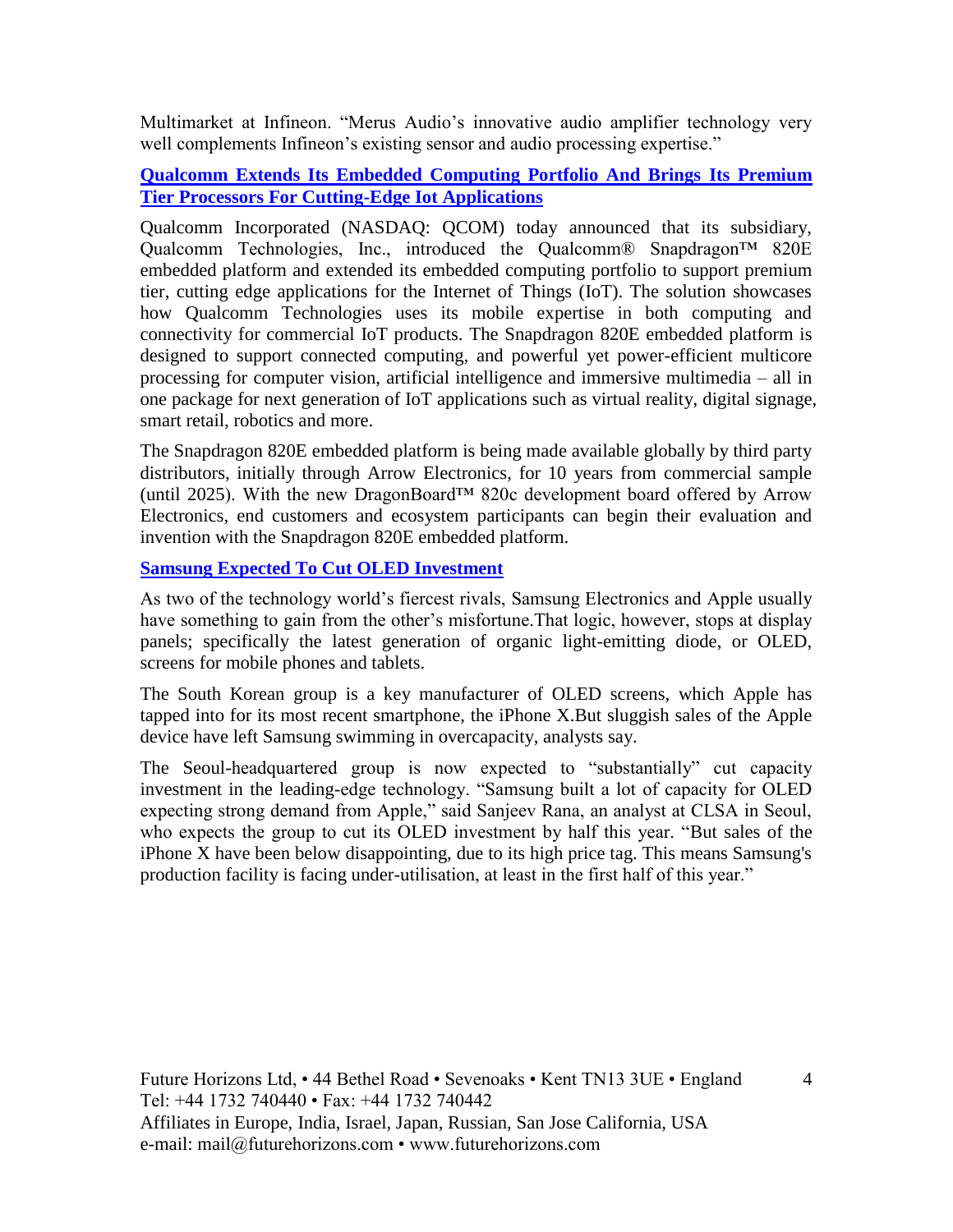#### **[STMicro Licenses LDMOS From Chinese Chip Startup](https://www.eetimes.com/document.asp?doc_id=1332977&_mc=RSS_EET_EDT)**

LONDON — STMicroelectronics has licensed laterally diffused metal oxide semiconductor (LDMOS) RF power technology from Innogration Technologies, a Chinese semiconductor company specializing in the design and manufacturing of RF power semiconductor devices, modules, and sub-system assemblies.

Innogration is a start-up founded by Gordon Ma, who in the past worked with Freescale and Infineon and owns various patents on technology that ST wanted access to. Headquartered in Suzhou, China, Innogration claims to be the only commercial company doing vertical integration across multiple RF power semiconductor enablers, including core LDMOS and GaN in device and application areas with the addition of GaAs and VDMOS.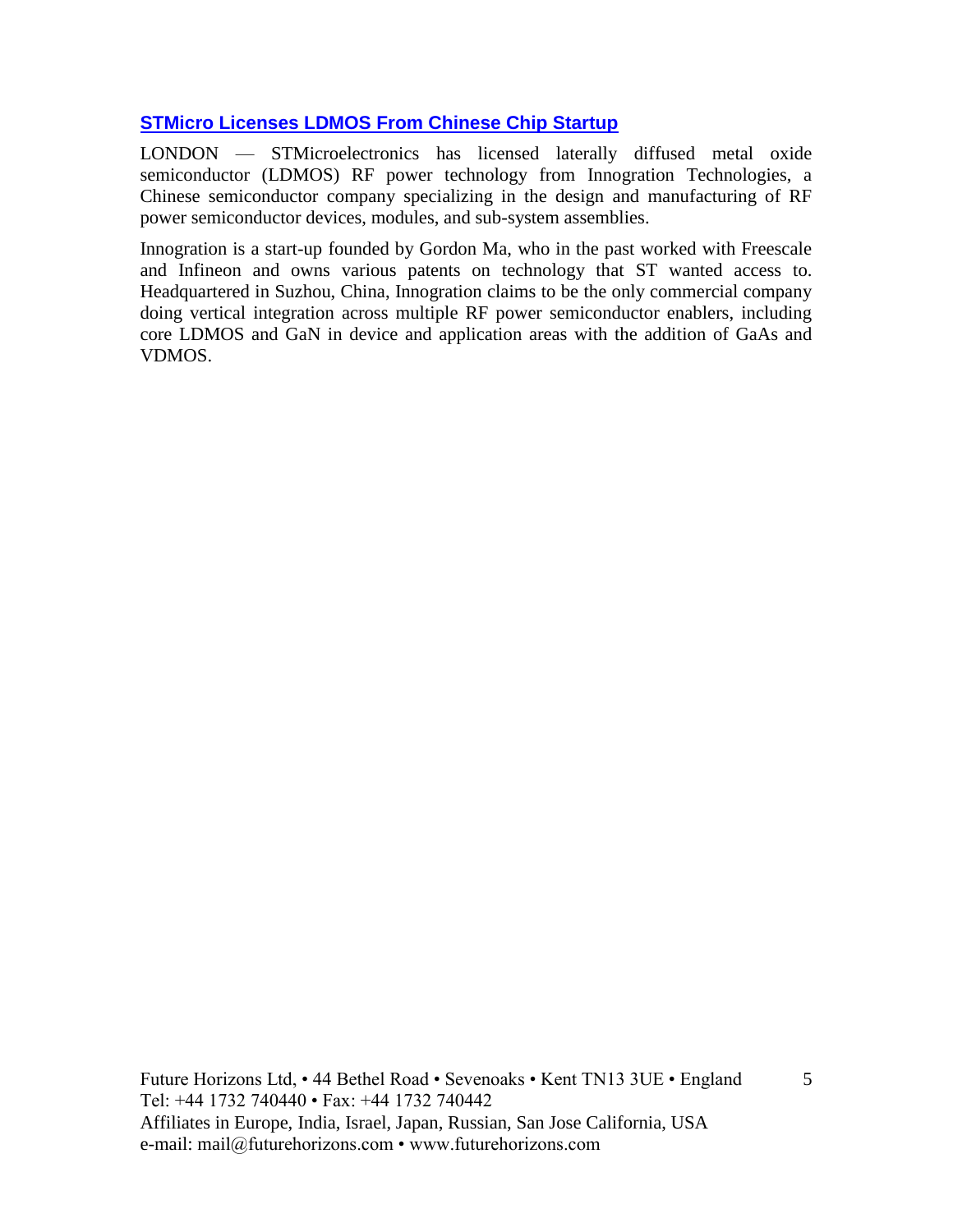#### Industry News & Trends

#### **[Smartphone Sales in First Ever Decline](https://www.eetindia.co.in/news/article/18022607-smartphone-sales-in-first-ever-decline?utm_source=EETI%20Article%20Alert&utm_medium=Email&utm_campaign=2018-02-27)**

The smartphone industry recorded its first ever decline during the fourth quarter of 2017.

On a global market with an output of 407.8 million units, down from 432 million units in the same period in 2016, the only top-five vendors to grow their sales were Huawei and Xiaomi. Curiously, the Gartner market report puts Samsung on top of the sales charts, while previous 2017 fourth quarter sales stats from IDC say Apple are king of the hill, on a slightly smaller overall global market.

Two main reasons factor into the market decline: First, upgrades from feature phones to smartphones have slowed down due to a lack of quality "ultra-low-cost" smartphones and users preferring to buy quality feature phones. Second, replacement smartphone users are choosing quality models and keeping them longer, lengthening the replacement cycle of smartphones. Moreover, while demand for high quality, 4G connectivity and better camera features remained strong, high expectations and few incremental benefits during replacement weakened smartphone sales.

#### **[Global Carmakers Race To Lock In Lithium For Electric Vehicles](https://www.ft.com/content/e9b83834-155b-11e8-9376-4a6390addb44?desktop=true&segmentId=7c8f09b9-9b61-4fbb-9430-9208a9e233c8#myft:notification:daily-email:content)**

As Nissan and Mitsubishi Motors rolled out their electric cars for the mass market in 2010, Japanese manufacturers placed enthusiastic bets on a surge in battery demand.

ut the electric vehicle revolution failed to materialise and much of their investments went sour. Nearly a decade later, China and other governments are driving a massive push for a future of electric cars as they try to shift consumers away from combustion engines.

To capture the market for these vehicles, global carmakers from Volkswagen to Tesla are attempting to lock in supplies of raw materials that are needed to increase production of lithium ion batteries, which will power this electric revolution.

#### **[Wireless Companies To Start Small With 5G Rollouts](https://www.wsj.com/articles/wireless-companies-to-start-small-with-5g-rollouts-1519480800?mod=djemTECH_h&tesla=y)**

BARCELONA—After a year of promising tests, wireless companies are finally setting deadlines for the rollout of the next wave of technology designed to revolutionize the way machines reach the internet.

A handful of companies in the U.S. and Asia are expected to start offering commercial fifth-generation, or 5G, service as soon as this year. Their plans will dominate much of the agenda at the coming week's Mobile World Congress, the annual confab here where telecom companies and their suppliers meet to strike deals and market themselves.

The optimistic timelines come with a caveat: Most 5G services debuting this year will fall short of carriers' visions of what 5G will ultimately be: cable-quality broadband linking billions of gadgets over the air. Companies like AT&T Inc., T 2.02% Verizon Communications Inc., VZ 1.66% Australia's Optus Pte. Ltd. and Finland's Elisa Oyj will start small, using just one element of a package of 5G engineering standards that are still being written.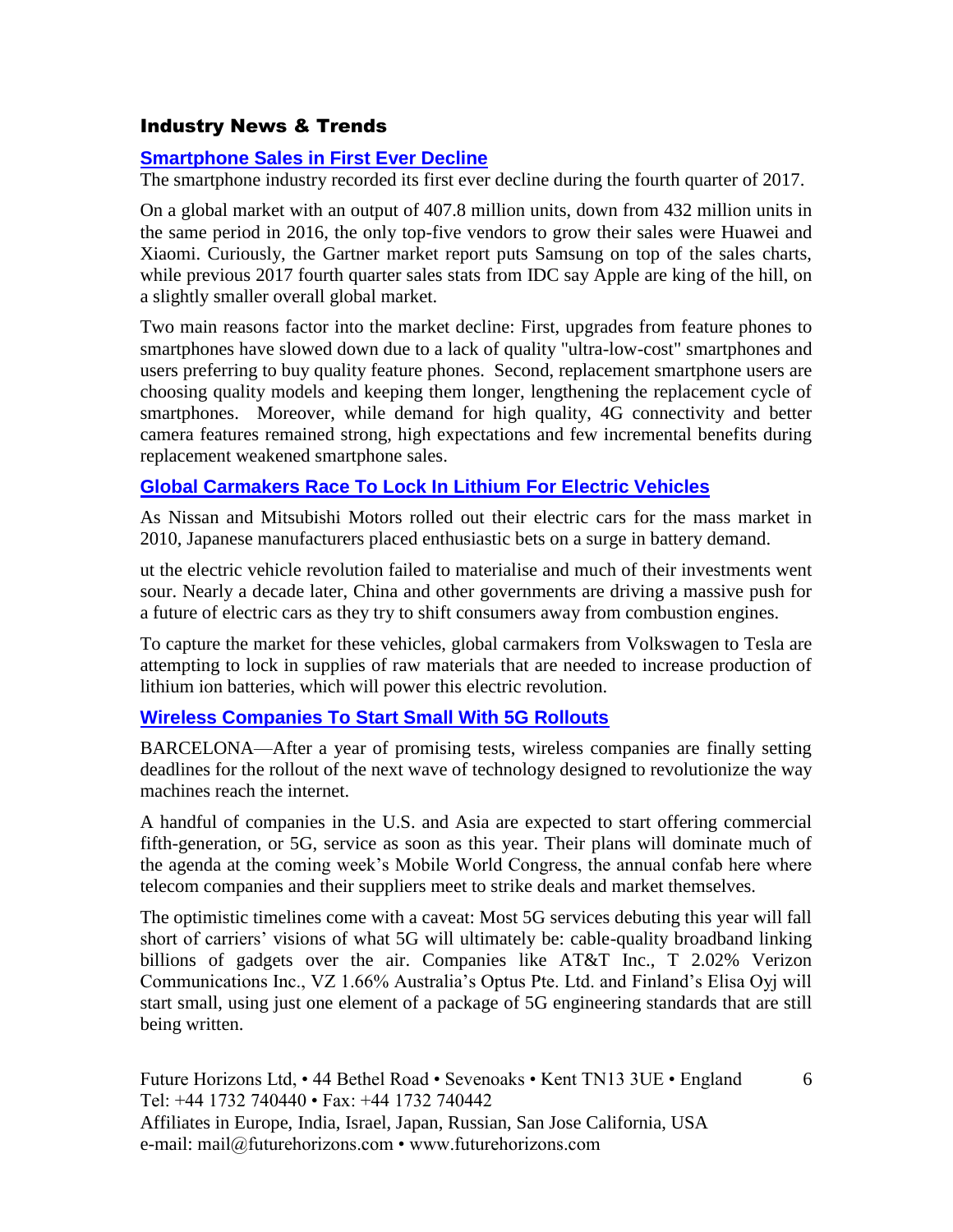#### **[China Plans \\$31.5 Billion IC Industry Fund](https://www.eetimes.com/document.asp?doc_id=1333027&_mc=RSS_EET_EDT)**

TAIPEI — The Chinese government is planning a new 200 billion yuan (\$31.5 billion) fund aimed at renewing efforts to kickstart its domestic chip industry and offset a huge trade deficit in imported semiconductors.

The state-backed China Integrated Circuit Industry Investment Fund Co. is in talks with government agencies and corporations, targeting the new financing, according to press reports, citing unidentified people familiar with the matter. Under the reported plan, the fund would begin disbursing money in the second half of 2018.

More money may not be enough to jumpstart China's semiconductor industry, according to Bill McClean, president of market research firm IC Insights.

"While the Chinese have plenty of money to spend, they are lagging severely on the technology to be competitive," McClean told EE Times. The goals of the new funding effort have almost no chance of success without strong results in both funding and technology, he said. Each of those factors will have equal weight on the final outcome, he added.

#### **[Cypress Sees a Future For FRAM](https://www.eetimes.com/document.asp?doc_id=1333019&)**

TORONTO — Does ever-emerging Ferroelectric Random Access Memory(FRAM) have a role in autonomous vehicles? Cypress Semiconductor thinks so.

At the Embedded World trade show in Germany this week, the company unveiled a new serial nonvolatile memory family to meet the performance and reliability demands of mission-critical data capture. In an advance telephone briefing with EE Times, Sonal Chandrasekharan, senior director of Cypress' RAM Business Unit, said that the Excelon (FRAM) line was designed specifically for the high-speed nonvolatile data logging needed for autonomous vehicles. More broadly, the new FRAM line has applications in a broad range of advanced automotive and industrial applications.

The Excelon Auto series offers 2-Mb to 4-Mb automotive-grade densities, while the Excelon Ultra series offers 4-Mb to 8-Mb industrial-grade densities. Both families are available in low-pin-count, small-package options. The Excelon Auto series is offered in AEC-Q100 extended temperature options with functional safety (ISO 26262) compliance. "It's the first functional safety-compliant NVRAM in the market," said Chandrasekharan. "It's focused really on the safety requirements within the automotive market."

#### **[UK Pumps \\$35 Million Into 5G Testing](https://www.eetimes.com/document.asp?doc_id=1333066&_mc=RSS_EET_EDT)**

LONDON — The UK government will invest about \$35 million into six projects to test 5G across a range of applications, including smart farming with drones, using the IoT to improve healthcare in the home, increasing manufacturing productivity and maximizing the future benefits of self-driving cars.

Each testbed will receive between £2 million and £5 million (about \$3 million to \$7 million) in government grants as part of a total investment of £41m from private and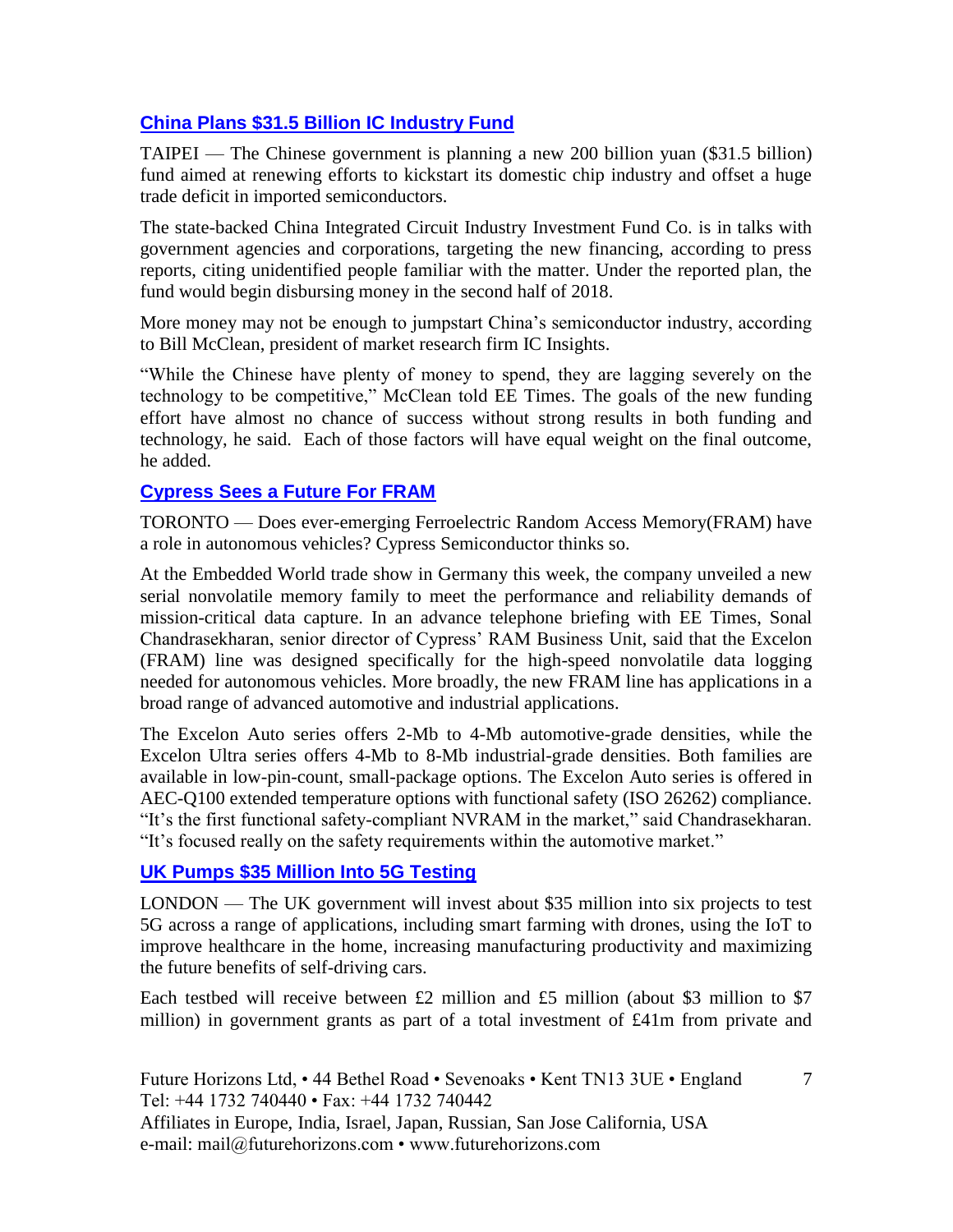other public sector funding, to explore technologies that use high frequency spectrum to deliver internet speeds of over a gigabit per second.

Two of the projects involve Blu Wireless, a developer of mmWave baseband IP. One of these projects is a 5G testbed in Liverpool where the company is part of a consortium that will provide wireless technology to bring gigabit broadband networks to deprived areas, building the foundation for next generation healthcare services in those areas. The other is the AutoAir 5G testbed for connected and autonomous vehicles (CAV), a pilot project for providing high-speed transport (cars, buses and trains) with sufficient real-time network bandwidt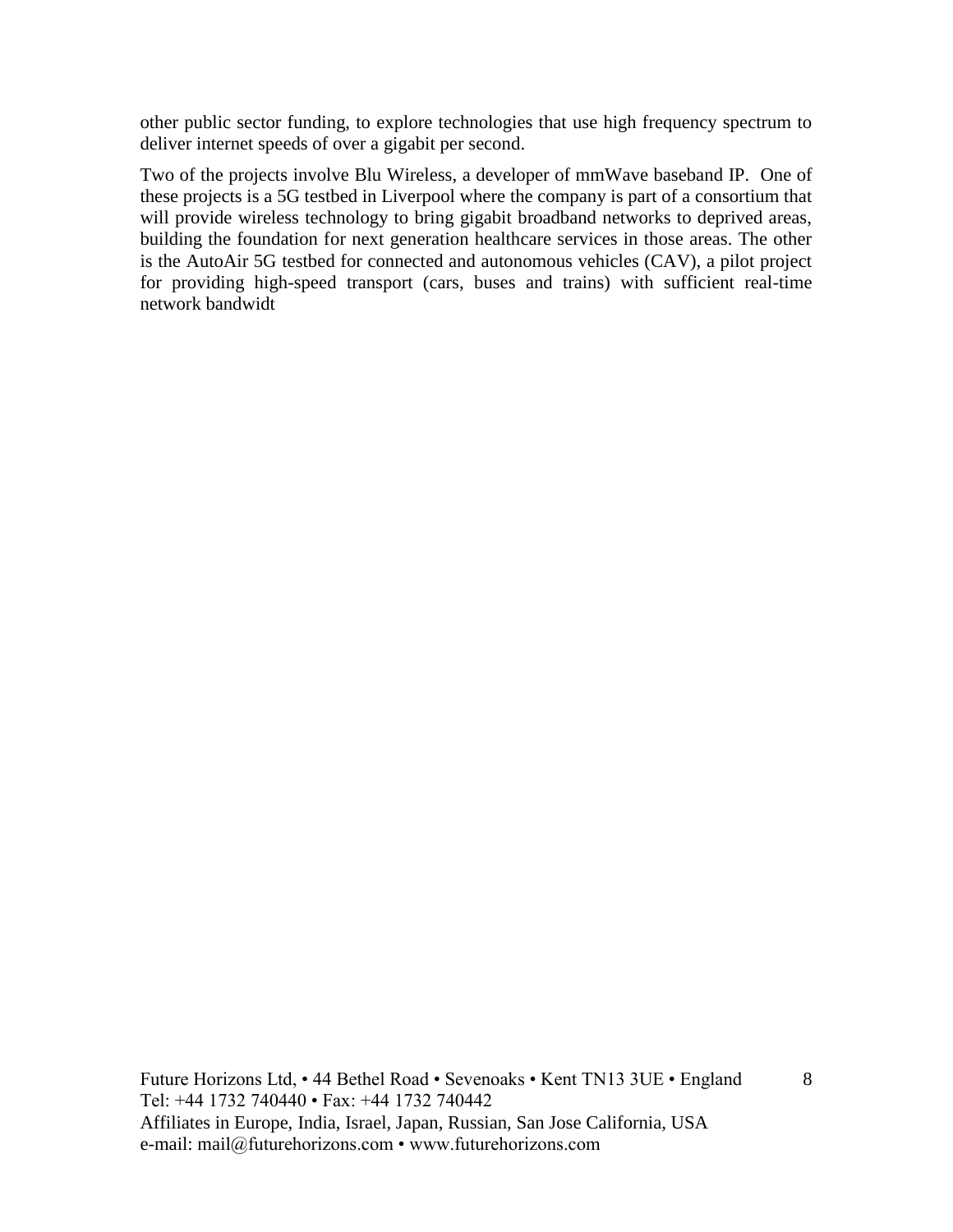#### East European News & Trends

#### **[Scientists Push For New Way Of Non-Volatile Memory Development](http://marchmontnews.com/Technology-Innovation/Central-regions/21803-Scientists-push-for-new-way-non-volatile-memory-development.html)**

Russian scientists at Moscow-based Phystech (MIPT), a leading technology university, in partnership with their Korean colleagues have developed a new method which is expected to help create a promising new type of non-volatile memory.

At the heart of the technique is control of oxygen concentration in tantalum oxide films which are developed using plasma-enhanced atomic layer deposition (PEALD).

Resistive switching memory, or ReRAM, appears to be a promising new way of storing and processing information. It's built on technology that changes resistance in memory cells by voltages applied. So, a cell's low or high resistance could be used to store data.

#### **[Researchers Develop New Glass Ceramics For Eye-Friendly Lasers](http://marchmontnews.com/Materials-Extraction/North-West/21811-Researchers-develop-new-glass-ceramics-for-eye-friendly-lasers.html)**

Super-hard and durable glass ceramics with potentially market-winning nonlinear optical properties has been developed in St. Petersburg. It will be used in passive Q switches of human eye friendly lasers.

The ceramics is said to have no volatile and toxic components. The developers are scientists at the S. I. Vavilov State Optical Institute.

Using the new patented synthesis method has helped produce good enough glass ceramics for a range of heavy-duty applications in optical devices for environmental monitoring, rangefinding, and remote diagnostics of industrial and environmental objects.

#### **[Russia Backs Medical IT Developers](http://marchmontnews.com/Technology-Innovation/Central-regions/21904-Russia-backs-medical-IT-developers-.html)**

Russia's Advanced Research Fund (ARF) has been boosting support for developers of IT projects to be used in medicine.

"We're witnessing a growing number of IT projects in the field of medicine. These primarily include mobile apps for telemedicine, nervous disorder diagnostics by analyzing the way a person speaks, rehabilitation following strokes and brain damages, and many others," ARF Deputy CEO Sergei Garbuk was quoted as saying. He is in charge of the IT department at the Fund.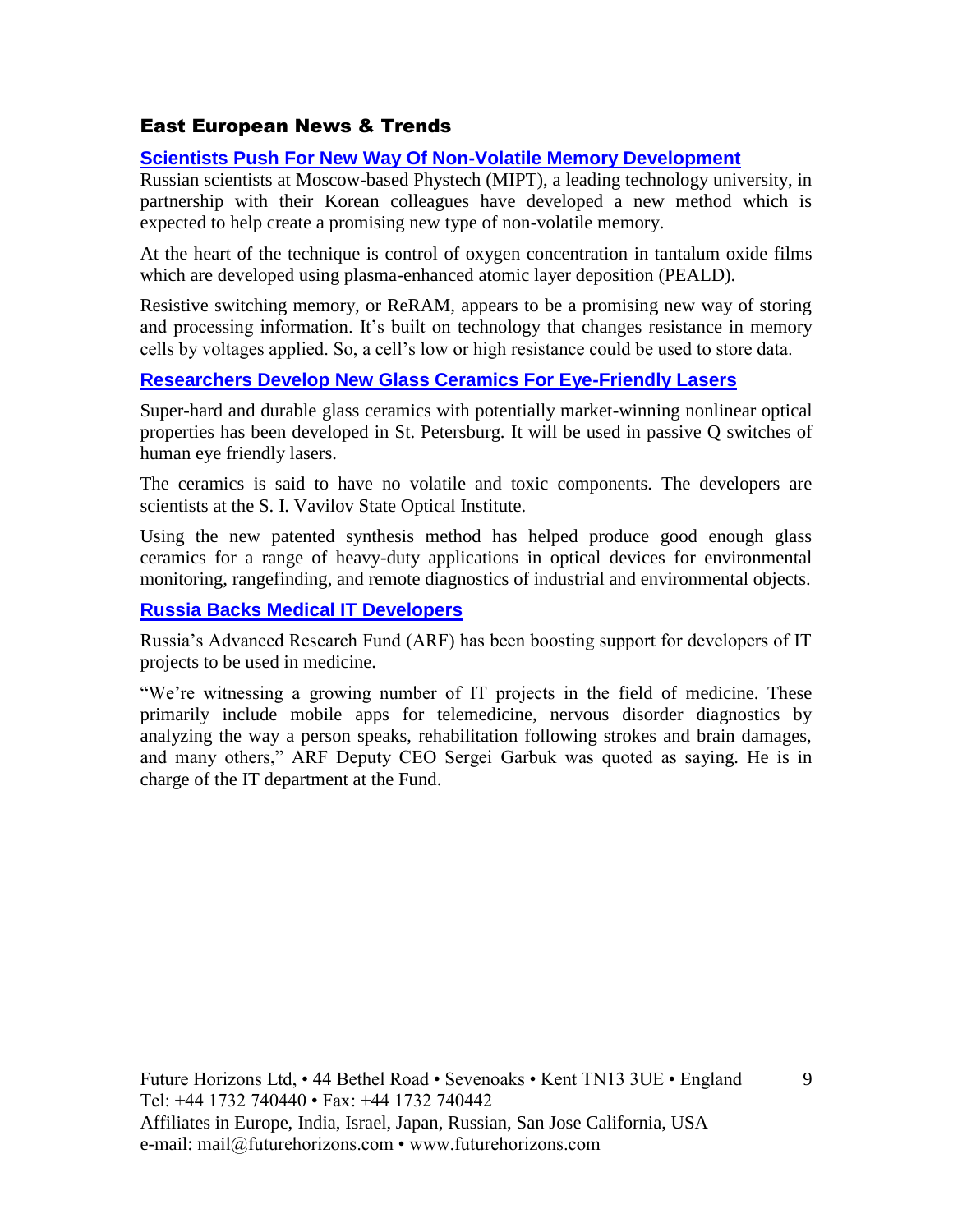#### World Economic Round Up

The west's leading economic think tank has warned Donald Trump that a trade war prompted by US protectionism threatens to derail a recovery in global growth, which has reached its highest level in seven years. In its latest interim forecasts, the Paris-based Organisation for Economic Co-operation and Development (OECD) said it expected the world economy to expand by 3.9 percent in both 2018 and 2019 – a 0.3 percentage point upgrade in each year from its last set of predictions in November 2017. The OECD said investment, trade and employment were all playing a part in a broad-based expansion that has prompted growth upgrades for six of the seven G7 countries.

*The latest economic news by country to include USA, Europe, UK, Japan, China, Asia Pacific and India can be found each month in our [Semiconductor Monthly](http://www.futurehorizons.com/page/18/Global-Semiconductor-Report)  [Report.](http://www.futurehorizons.com/page/18/Global-Semiconductor-Report)*